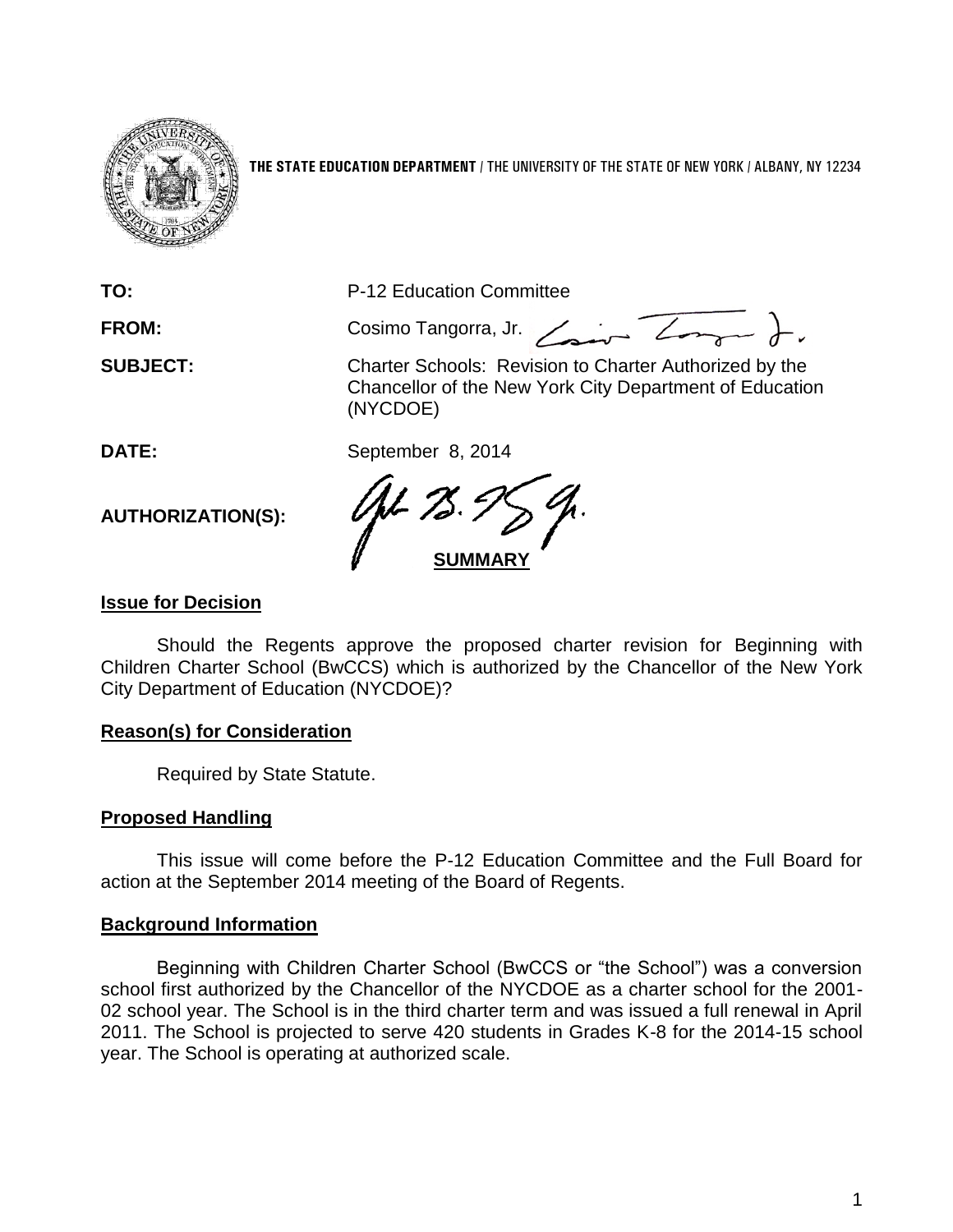The School has submitted a charter revision request to the Chancellor of the NYCDOE to take the following actions: separate the School from the Beginning with Children Foundation (the "Foundation"), operate beginning with the 2014-15 school year without a charter management organization ("CMO"), and change its the bylaws to add up to three (3) non-voting members to include parent and teacher representation. The Chancellor of the NYCDOE approved the revision request and submitted it to the Regents for approval (see attachment).

#### *The chart below outlines the material terms of the Beginning with Children Charter School's charter and the proposed revision.*

| School                                                    | Beginning with Children Charter School                                                                                                                                                                                                                                                                                                                                                                                                                      |  |  |  |  |  |
|-----------------------------------------------------------|-------------------------------------------------------------------------------------------------------------------------------------------------------------------------------------------------------------------------------------------------------------------------------------------------------------------------------------------------------------------------------------------------------------------------------------------------------------|--|--|--|--|--|
| <b>Current Board Chair</b>                                | Amanda Haught and Patrick Kern                                                                                                                                                                                                                                                                                                                                                                                                                              |  |  |  |  |  |
| School Leader(s)                                          | Les King                                                                                                                                                                                                                                                                                                                                                                                                                                                    |  |  |  |  |  |
| <b>District of Location</b>                               | <b>CSD 14</b>                                                                                                                                                                                                                                                                                                                                                                                                                                               |  |  |  |  |  |
| <b>Current Charter Term</b>                               | Approved April 2011 for full term renewal, current charter<br>expires June 30, 2016.                                                                                                                                                                                                                                                                                                                                                                        |  |  |  |  |  |
| <b>Management Company</b>                                 | As proposed, none                                                                                                                                                                                                                                                                                                                                                                                                                                           |  |  |  |  |  |
| <b>Partners</b>                                           | As proposed, none                                                                                                                                                                                                                                                                                                                                                                                                                                           |  |  |  |  |  |
| <b>Facility</b>                                           | (Grades K-5) 11 Bartlett Street, Brooklyn – Private<br>Grades 6-8) 185 Ellery Street, Brooklyn - DOE/Public                                                                                                                                                                                                                                                                                                                                                 |  |  |  |  |  |
| Term                                                      | Projected Enrollment and School is currently operating at authorized scale serving<br>Grade Span during Charter grades K-8 with projected enrollment for 2014-15 of 420<br>students                                                                                                                                                                                                                                                                         |  |  |  |  |  |
| Proposed Changes with<br><b>Material Charter Revision</b> | Separate from the Foundation as both a partner and<br>1.<br>charter management organization. School will operate<br>with an independent Board of Trustees and no CMO.<br>The board seeks to amend the School's organization<br>structure to eliminate any partnership or relationship<br>with a CMO in the future.<br>Revise bylaws to add up to three (3) non-voting<br>2.<br>members: one parent representative and up to two<br>teacher representatives. |  |  |  |  |  |

### **Recommendation**

VOTED: That the Board of Regents finds that the proposed revised charter: (1) meets the requirements set out in Article 56 of the Education Law, and all other applicable laws, rules and regulations; (2) will permit the charter school to operate in an educationally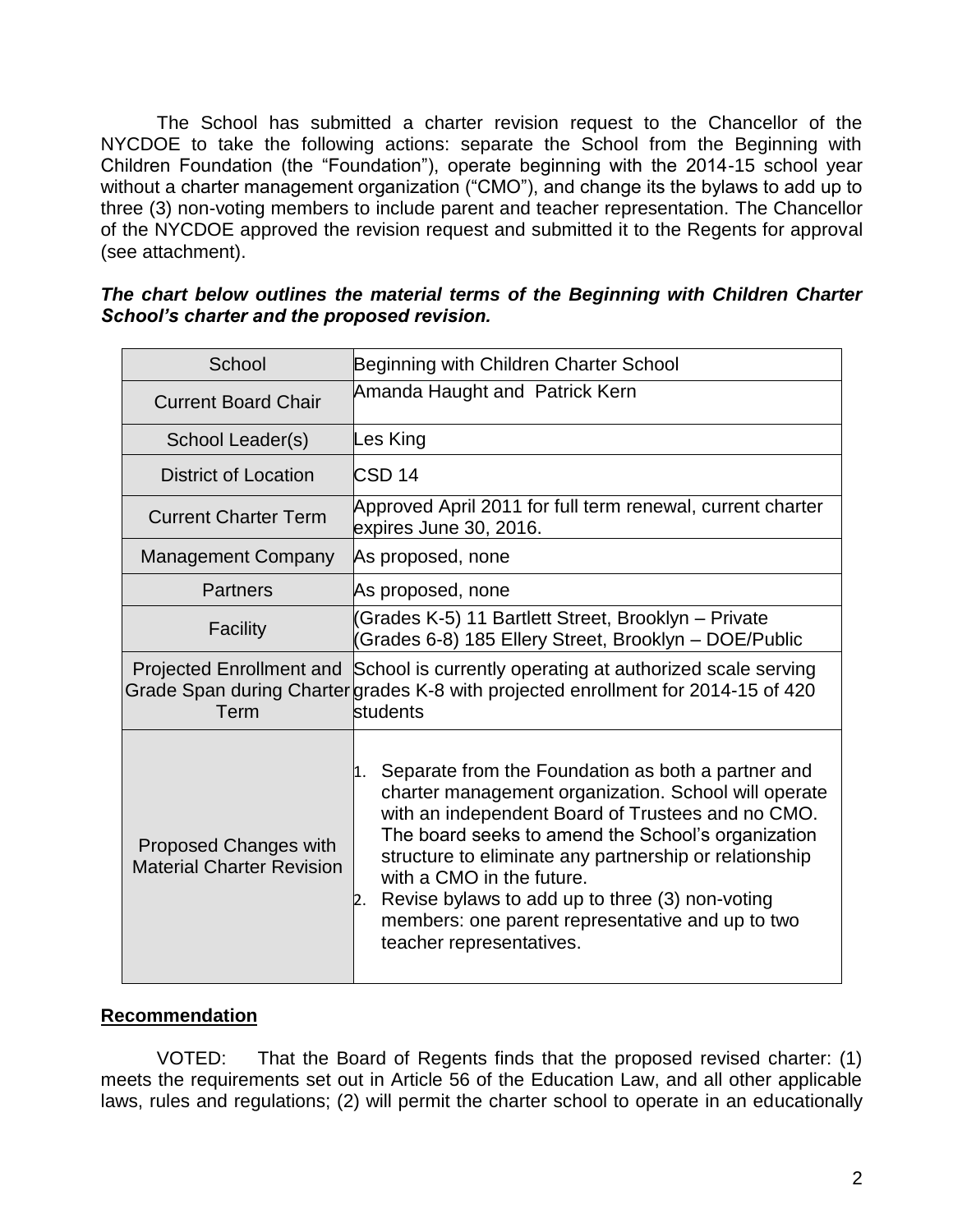and fiscally sound manner; (3) is likely to improve student learning and achievement and materially further the purposes set out in subdivision two of section twenty-eight hundred fifty of Article 56 of the Education Law; and (4) will have a significant educational benefit to the students expected to attend the charter school, and the Board of Regents therefore approves the above listed charter revision as proposed by Chancellor of the NYCDOE and the provisional charter for the Beginning with Children Charter School is amended accordingly.

## **Timetable for Implementation**

The Regents action for BwCCS would take effect immediately. The School's contract with the charter management organization ended June 30, 2014.

**Attachments**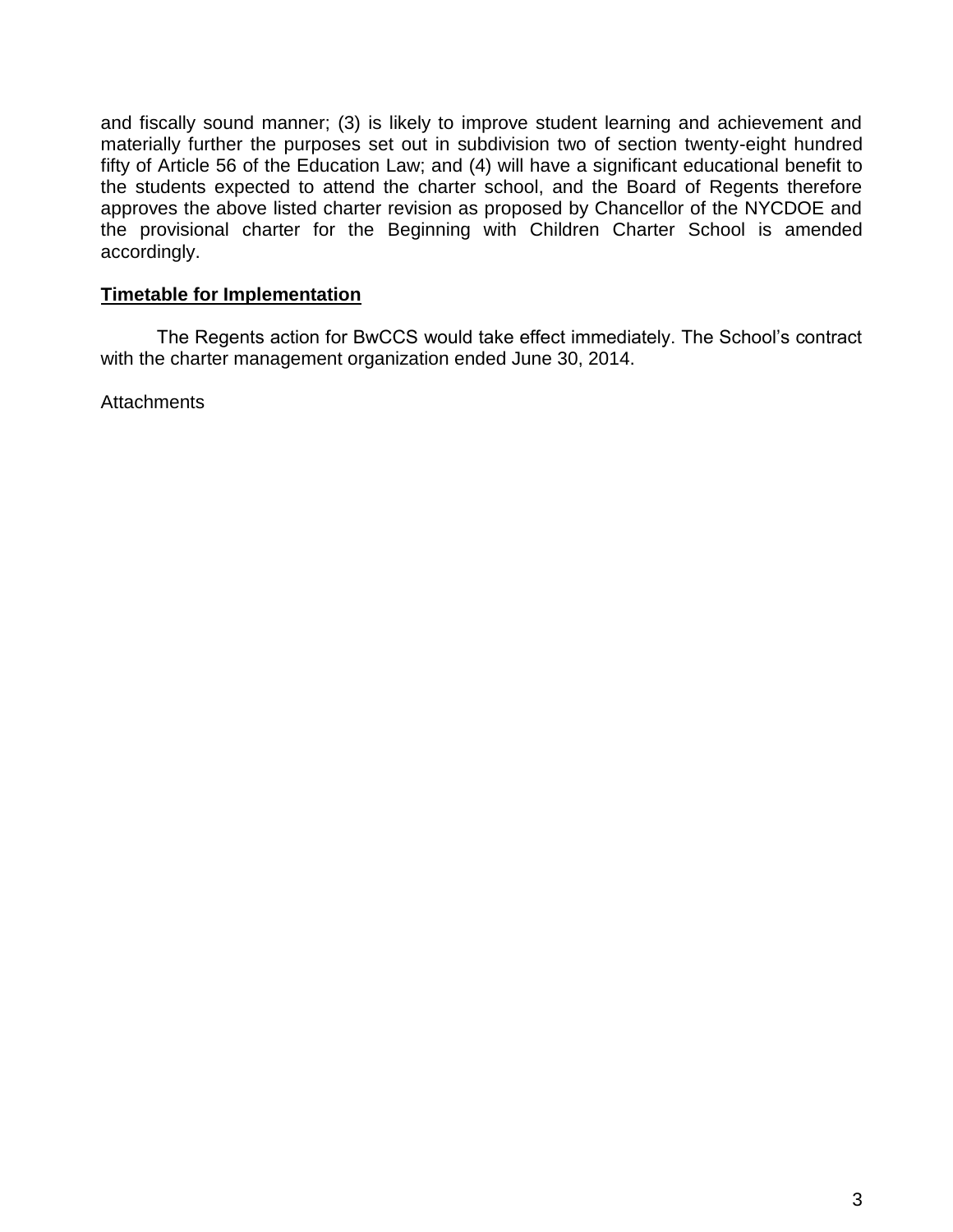**School:** Beginning with Children Charter School I (84K703)

**CSD:** 14

# **Enrollment/ Grades Served in 2014-2015 (at scale):** K-8/ 420

# **Revision Background**

- BwCCS received a full renewal in April 2011. At the time of renewal, the School demonstrated academic achievement and progress.
- Over the past two years for which the NYCDOE issued Progress Reports, the School earned an overall grade of B and was in the 54th percentile of all K-8 public schools in New York City in 2012-2013.
- The revision sought would not impact grades served or student enrollment.
- It is expected that the School will move to a new location for the ES grades in 2015-16 as the current facility is leased by the Foundation.
- The following describes the history of the charter school's relationship with the Foundation:
	- $\circ$  The Foundation was founded to raise additional funds for BwCCS; eventually the Foundation also became the CMO for the School.
	- o The School employs teachers that are members of the United Federation of Teachers ("UFT").
	- o Spring, 2013: The Foundation and the School's Board of Trustees ("BoT") sought to have the UFT collective bargaining agreement amended to include enhanced teacher development, frequent teacher observation, teacher evaluation that incorporates student performance, and changes to the School's schedule.
	- o Summer, 2013: Negotiations with the UFT stalled and it was determined that the School and the Foundation would sever its relationship after the 2013- 2014 school year.
	- o November, 2013: The BwCCS BoT voted to surrender its charter citing academic concerns and fiscal/operational challenges due to the loss of the Foundation's support.
	- $\circ$  December, 2013: The parents of BwCCS organized in response to the decision made by the School's BoT. Through the assistance of counsel representing the parents, new members were identified for the board. A strategic committee which included the new board members was formed to review the School's organizational and fiscal viability.
	- o January, 2014: The School's BoT rescinded the surrender decision.
- To facilitate the transition from a CMO-operated school to a community-based independent charter school, the School and BoT have made/will make a number of changes including the following.
	- o The BoT assuming a more direct role in oversees the day-to-day operations of both the lower and middle schools.
	- o The School has entered into a contract with Victory Education Partners for human resource and financial services support for back-office functions. This contract was awarded through a competitive bidding process.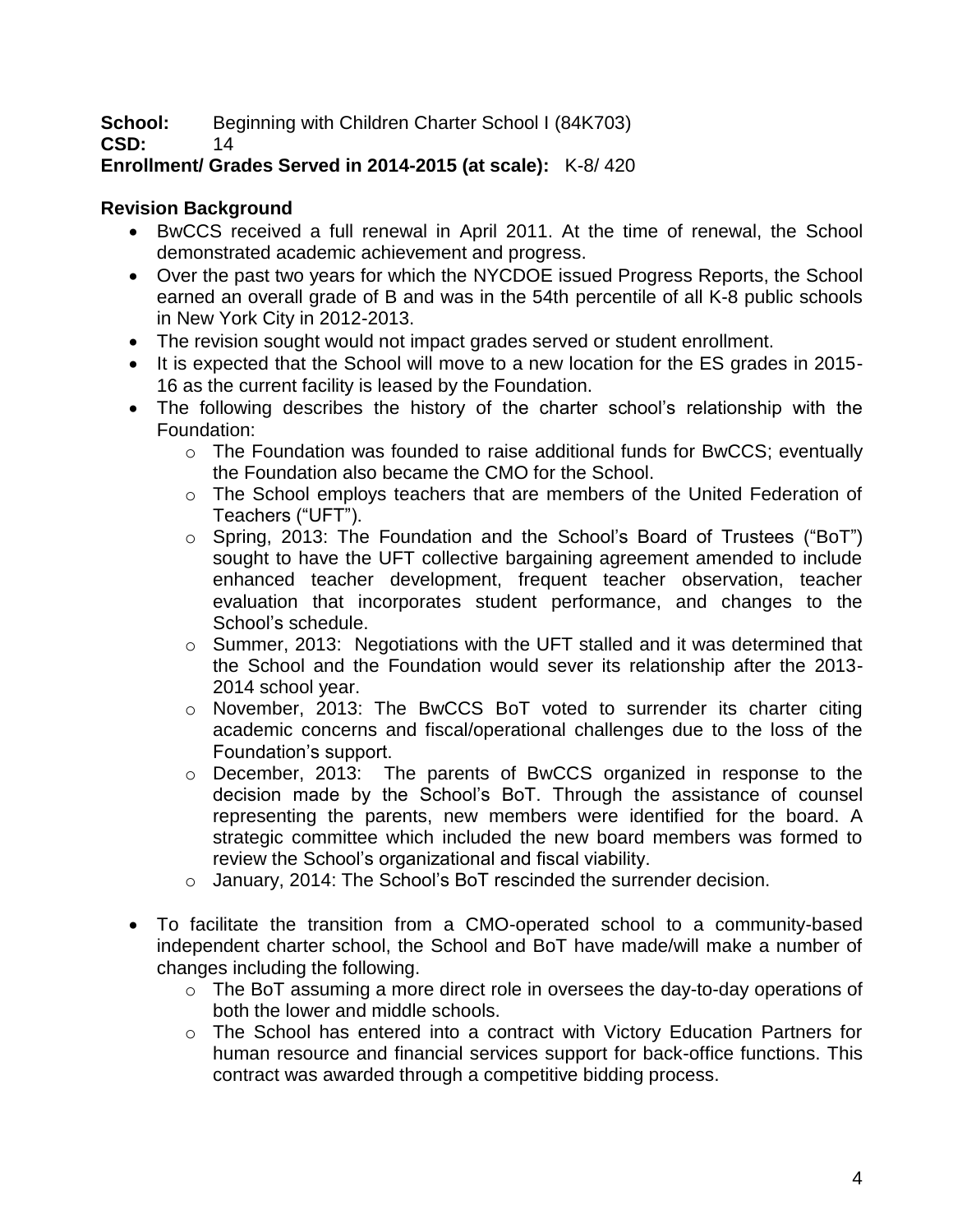- The School's BoT seeks to amend its bylaws regarding the constitution of the board.
	- o The BwCCS BoT is in compliance with the number of board members currently required under its bylaws.
	- o The BoT seeks to change its bylaws to include a non-voting parent and up to two non-voting teachers (one from the lower school and one from the middle school) to sit on the board.
	- o This change is intended to develop transparent and sustainable governance that takes into account the voices of all constituent groups.
- The School has submitted a request for facility space to the NYC DOE for siting beginning in the 2015-16 school year. This facility request is under consideration.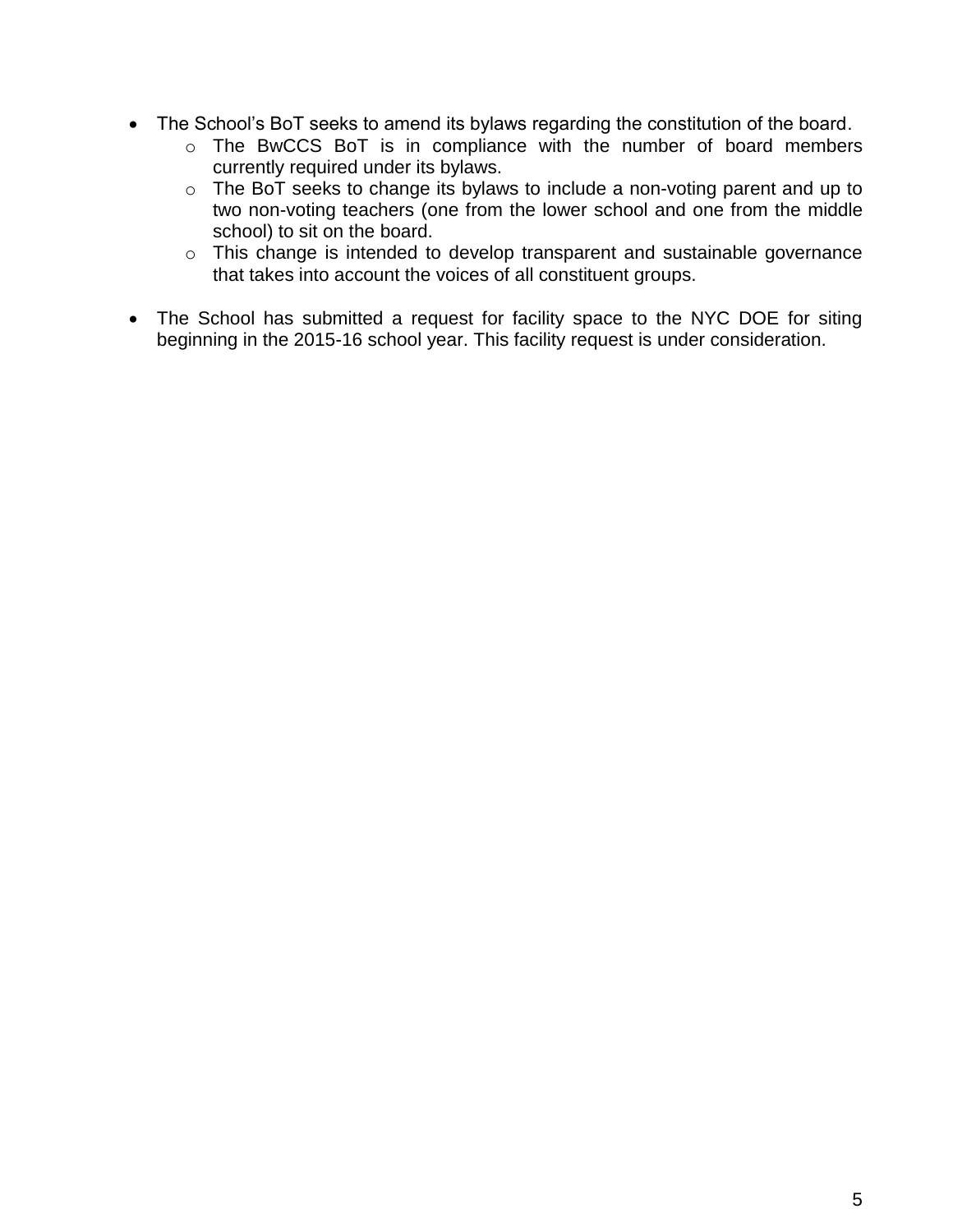## **Students scoring at or above Level 3 on NYS assessments, compared to CSD, NYC, and State averages**

| % Proficient in English Language Arts  |                |                |                   |            |           |  |  |  |  |  |
|----------------------------------------|----------------|----------------|-------------------|------------|-----------|--|--|--|--|--|
|                                        | 2009-<br>2010* | 2010-<br>2011* | $2011 -$<br>2012* | 2012-2013* | 2013-2014 |  |  |  |  |  |
| Beginning With Children Charter School | 39.1%          | 36.6%          | 43.4%             | 19.0%      | 17.8%     |  |  |  |  |  |
| CSD <sub>14</sub>                      | 37.7%          | 39.6%          | 45.1%             | 22.5%      | 25%       |  |  |  |  |  |
| Difference from CSD 14                 | 1.4            | $-3.0$         | $-1.7$            | $-3.5$     | $-7.2$    |  |  |  |  |  |
| <b>NYC District</b>                    | 42.4%          | 43.9%          | 46.9%             | 26.4%      | 28.4%     |  |  |  |  |  |
| Difference from NYC District           | $-3.3$         | $-7.3$         | $-3.5$            | $-7.4$     | $-10.6$   |  |  |  |  |  |
| <b>New York State</b>                  | 52.5%          | 54.8%          | 55.2%             | 31.2%      | 31.4%     |  |  |  |  |  |
| Difference from New York State         | $-13.4$        | $-18.2$        | $-11.8$           | $-12.2$    | $-13.6$   |  |  |  |  |  |

| % Proficient in Math                   |                |                   |                   |            |           |  |  |  |  |  |
|----------------------------------------|----------------|-------------------|-------------------|------------|-----------|--|--|--|--|--|
|                                        | 2009-<br>2010* | $2010 -$<br>2011* | $2011 -$<br>2012* | 2012-2013* | 2013-2014 |  |  |  |  |  |
| Beginning With Children Charter School | 43.4%          | 50.9%             | 47.1%             | 15.0%      | 20.7%     |  |  |  |  |  |
| CSD <sub>14</sub>                      | 49.3%          | 50.2%             | 56.5%             | 22.7%      | 27.2%     |  |  |  |  |  |
| Difference from CSD 14                 | $-5.9$         | 0.7               | $-9.4$            | $-7.7$     | $-6.5$    |  |  |  |  |  |
| <b>NYC</b>                             | 54.0%          | 57.3%             | 60.0%             | 29.6%      | 34.2%     |  |  |  |  |  |
| Difference from NYC                    | $-10.6$        | $-6.4$            | $-12.9$           | $-14.6$    | $-13.5$   |  |  |  |  |  |
| <b>New York State</b>                  | 64.6%          | 64.6%             | 65.7%             | 28.9%      | 35.8%     |  |  |  |  |  |
| Difference from New York State         | $-21.2$        | $-13.7$           | $-18.6$           | $-13.9$    | $-15.1$   |  |  |  |  |  |

\* All comparisons for 2009-2010 through 2012-2013 to either the CSD or NYC take into account only grades the school itself serves.

## **Performance on the NYC Progress Report (available through 2012-13 school year)**

| <b>Progress Report Grade</b>              |     | 2009-2010 2010-2011 2011-2012 2012-2013 |  |
|-------------------------------------------|-----|-----------------------------------------|--|
| <b>Overall Grade</b>                      |     |                                         |  |
| Student Progress                          |     |                                         |  |
| Student Performance                       |     |                                         |  |
| School Environment                        |     |                                         |  |
| <b>Closing the Achievement Gap Points</b> | 0.5 | 3.6                                     |  |

## **Special Populations**

|                   | <b>Free and Reduced Price Lunch</b> |                  |                  |                  |                  | <b>Students with Disabilities</b> |               |                  |                  | <b>English Language Learners</b> |               |                  |                  |                  |                  |
|-------------------|-------------------------------------|------------------|------------------|------------------|------------------|-----------------------------------|---------------|------------------|------------------|----------------------------------|---------------|------------------|------------------|------------------|------------------|
|                   | 2009-<br>2010                       | $2010 -$<br>2011 | $2011 -$<br>2012 | $2012 -$<br>2013 | $2013 -$<br>2014 | 2009-<br>2010                     | 2010-<br>2011 | $2011 -$<br>2012 | $2012 -$<br>2013 | $2013 -$<br>2014                 | 2009-<br>2010 | $2010 -$<br>2011 | $2011 -$<br>2012 | $2012 -$<br>2013 | $2013 -$<br>2014 |
| <b>School</b>     | 73.8%                               | 73.2%            | 73.3%            | 74.5%            | 80.5%            | 13.0%                             | 16.0%         | 18.2%            | 17.8%            | 18.1%                            | 4.0%          | 6.8%             | 6.5%             | 7.4%             | 8.4%             |
| CSD <sub>14</sub> | 57.7%                               | 60.7%            | 62.5%            | 65.8%            | 70.4%            | 17.4%                             | 18.1%         | 17.6%            | 17.9%            | 18.8%                            | 15.1%         | 14.4%            | 13.4%            | 12.4%            | 12.1%            |
| <b>NYC</b>        | 62.1%                               | 65.3%            | 68.1%            | 69.8%            | 73.5%            | 15.9%                             | 15.9%         | 15.7%            | 16.1%            | 17.1%                            | 16.1%         | 16.1%            | 15.5%            | 15.0%            | 14.7%            |

Comparisons to both the CSD(s) and City are made against students in grades K-8, 9-12 or K-12 depending on the grades the school served in each school year. Special population figures are as of October 31st for each given school year, with the exception of the 2012- 2013 school year, which is as of October 26th, 2012.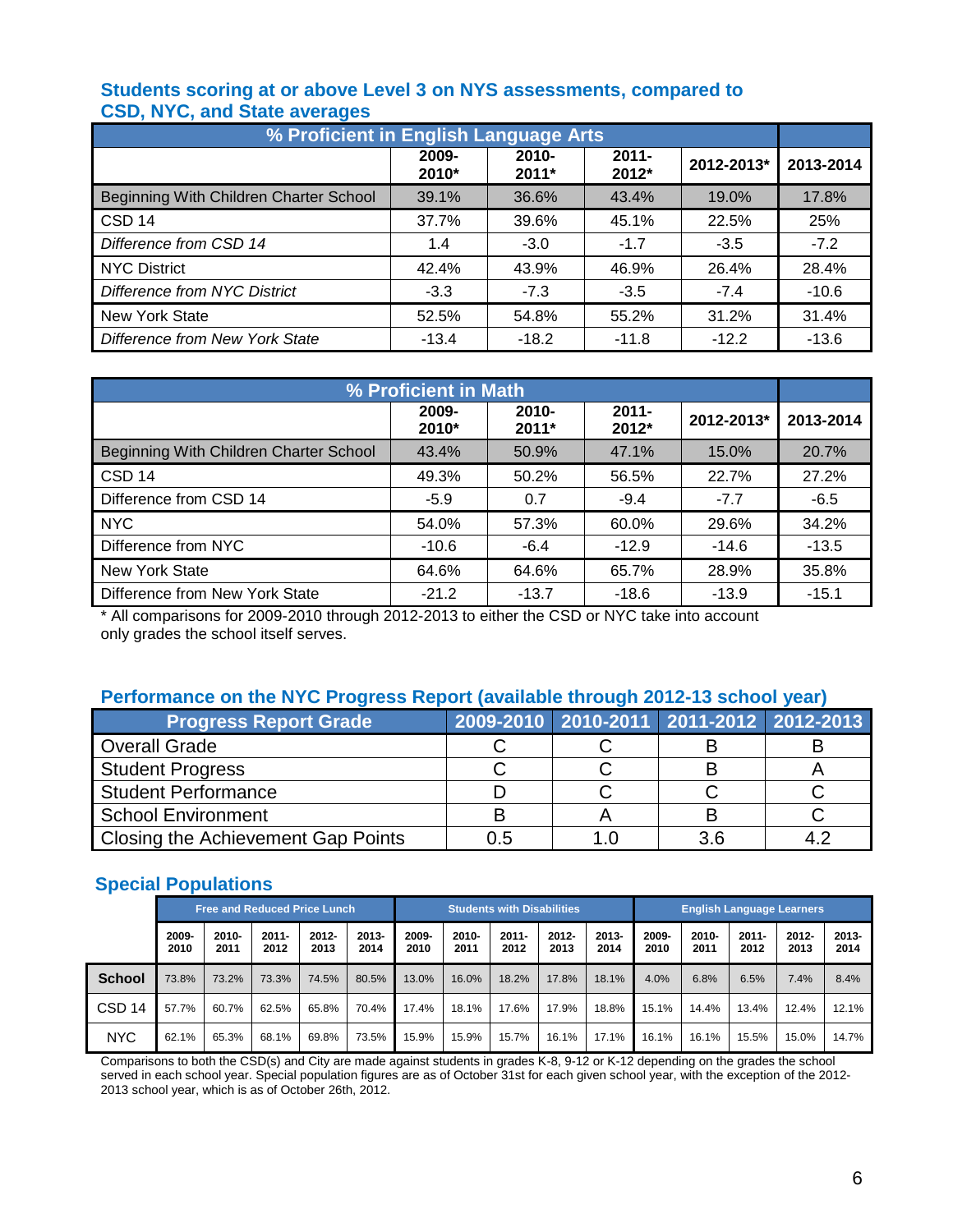

September 8, 2014

Honorable John B. King Jr. Commissioner of Education New York State Education Department 89 Washington Avenue Albany, NY 12234

Dear Commissioner King,

Re: Material Charter Revision Approval Rationale - Beginning with Children Charter School 1

Commissioner King:

Please be advised that the New York City Department of Education (NYCDOE) has accepted the material charter revision request made by Beginning with Children Charter School 1 (the "School") located in Brooklyn, in community school district (CSD) 14. The School serves students in grades K-8. The School seeks to separate from its charter management organization (CMO) and partner, the Beginning with Children Foundation, and instead operate with an independent Board of Trustees and no CMO beginning in the 2014-15 school year. Further, the School seeks to amend its bylaws to add up to three (3) non-voting members, comprised of one parent representative and up to two teacher representatives.

 $\ddot{\phantom{a}}$ 

 $\bullet$  -  $\sim$   $\omega$  -  $\sim$   $\omega$  -  $\sim$ 

To manage the organizational transition, the School's Board of Trustees will become more operationally focused and also has contracted with a third party services provider, Victory Education Partners, for human resource and financial services support for back-office functions.

As this is a material change the School's charter, a public hearing was held on September 4,2014 to discuss the proposed revisions. There were approximately 30 attendees and 2 speakers; all speakers expressed support for the charter revisions sought by the School.

After reviewing the request, the NYCDOE finds that the proposed charter revision:

i. will meet the requirements set out in Article 56 of the Education Law, and all other applicable laws, rules, and regulations;

ii. will permit the charter school to operate in an educationally and fiscally-sound manner; and iii. is likely to improve student learning and achievement and materially further the purposes set out in subdivision two of section twenty-eight hundred fifty of Article 56 of the Education Law.

As the charter authorizing entity, I approve this material charter revision request. If you require any further information please contact us. The NYCDOE recognizes that the Board of Regents may take up to 90 days from the receipt of the proposed revision to review the recommended material change. If we do not hear from you within that timeframe, the NYCDOE will deem the recommended material revision to be approved by the Board of Regents.